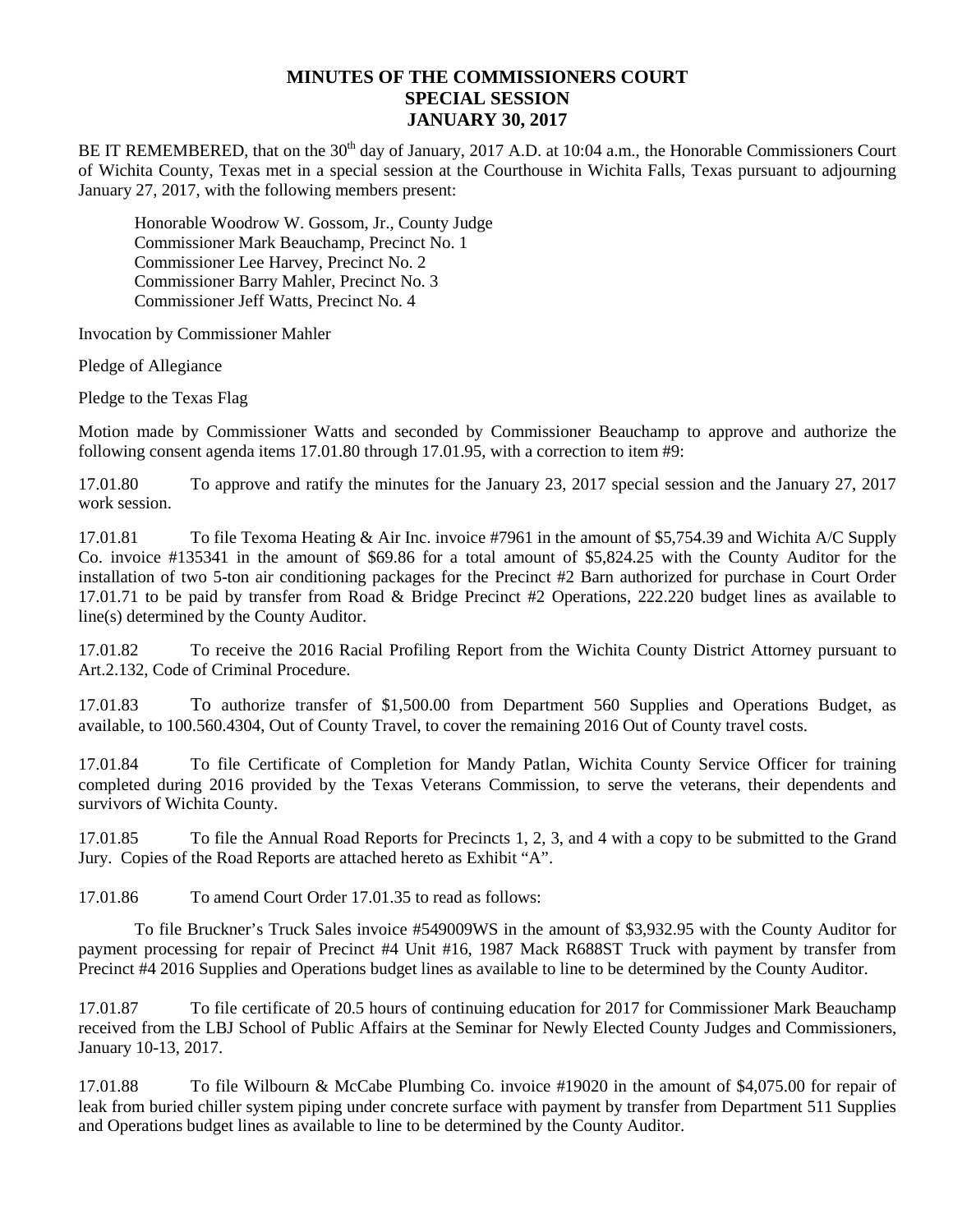17.01.89 To file City of Wichita Falls invoice dated January 11, 2017 in the amount of \$1,022.00 and invoice dated January 19, 2017 in the amount of \$500.00 with the County Auditor for payment processing to place 5/8" irrigation water meters at 908  $6<sup>th</sup>$  Street and 500 Travis Street, respectively, authorized by Court Order 17.01.66 with payment from the Permanent Improvement Fund.

17.01.90 To approve Resolution allowing the City of Wichita Falls one (1) trustee property as indicated to be sold for \$4,500.00, which is less than the total amount of the judgment against said property, as authorized by Section 34.05(i) of the Texas Tax Code:

| $1 - 22158^{th}$ Street | Lot 8, Block 11, Floral Heights Addition |                  |            |
|-------------------------|------------------------------------------|------------------|------------|
|                         | Maria Alvarez                            | Written offer:   | \$4,500.00 |
|                         |                                          | Judgment Amount: | \$7,815.75 |

17.01.91 To approve Resolution authorizing the City of Wichita Falls to transfer ownership of Trustee properties at 802 Dallas Street and 807 Dallas Street to Habitat for Humanity for the construction of low to moderate income housing and to authorize the City Manager to execute the deed.

17.01.92 To authorize County Judge to sign Change Order #1 for Harper Perkins Architects, Inc. for project #16789.00, Sprague Building Re-Roofing, to reflect unused contingency of \$20,058.00 to make the new contract sum of \$900,550.00. A copy of the change order is attached hereto as Exhibit "B".

17.01.93 To authorize County Judge to sign Harper Perkins Architects, Inc. 93940-00 - 2016 Wichita County Continuing Contract Standard Form of Agreement. A copy of the agreement is attached hereto as Exhibit "C".

17.01.94 To file Faith Enterprises invoice #220 in the amount of \$4,000.00 with the County Auditor for payment processing for tree trimming and removal on Pecanway Drive to be paid from 222.220 Supplies and Operations Budget as available to line determined by the County Auditor.

17.01.95 To file Proforma invoice #0H42002703 in the amount of \$299.40 with the County Auditor for payment processing for a Recognition Plaque and Name Plaque for Lita Watson, Archivist to be paid by transfer, if required, from 100.415.3352, Operating Equipment.

Motion carried unanimously.

17.01.96 Motion made by Commissioner Mahler and seconded by Commissioner Watts to approve the emergency and regular bills for payment.

Motion carried unanimously.

Jail work orders were discussed with no action taken.

17.01.97 Motion made by Commissioner Harvey and seconded by Commissioner Mahler to accept bid from Roadside, Inc. for Vegetation Control Services and to authorize County Judge to sign contract with Roadside, Inc. pending legal counsel review.

Motion carried unanimously.

17.01.98 Motion made by Commissioner Harvey and seconded by Commissioner Mahler to approve quote from Banknote Corporation of America for Birth and Death Certificate Paper for the County Clerk's Office at a cost of \$715.50, plus \$40.00 per carton shipping charge, to be paid from Department 238 Supplies and Operations line(s) as available to line determined by the County Auditor.

Motion carried unanimously.